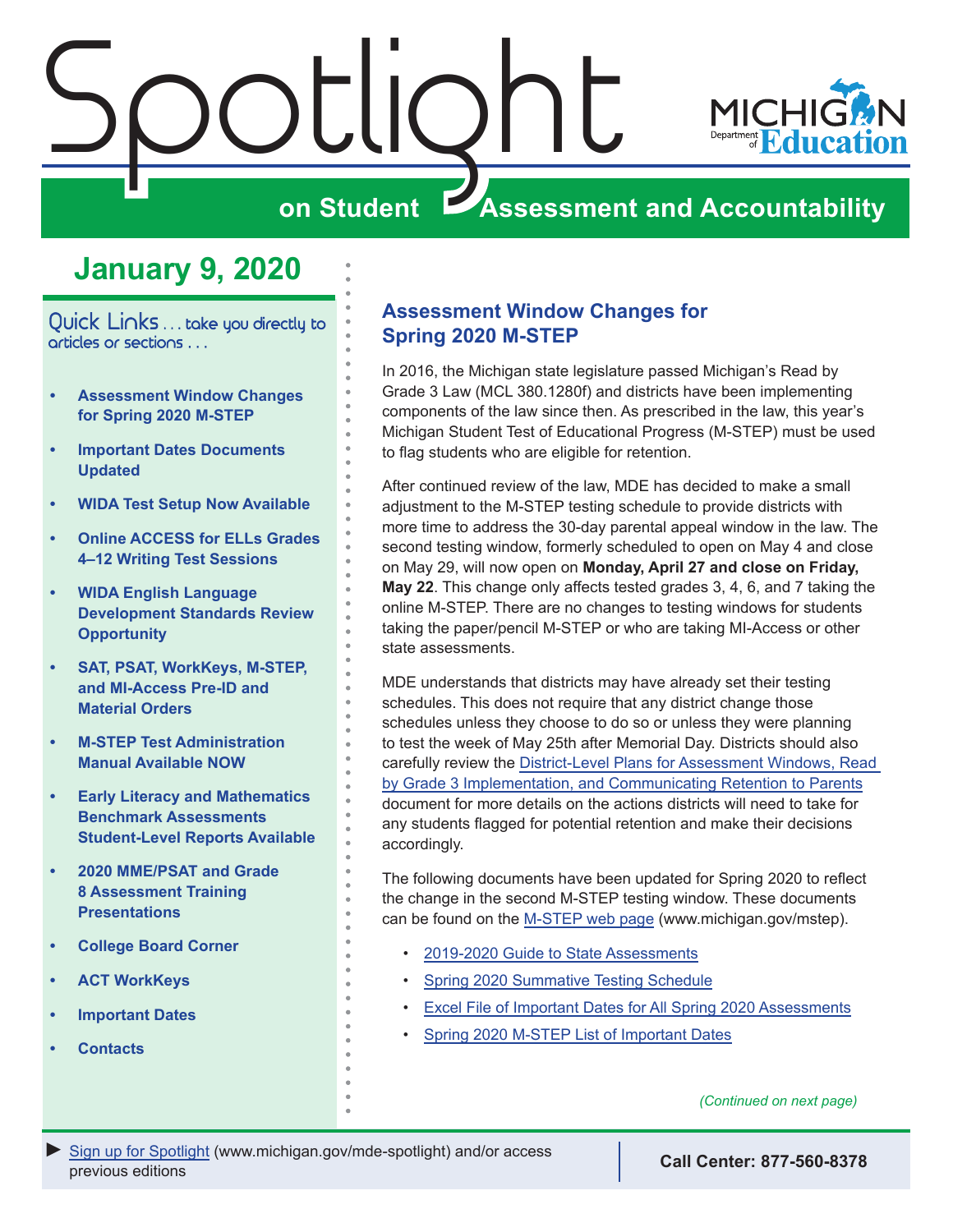<span id="page-1-0"></span>MDE is available to help districts with any questions they may have. Questions related to the testing window itself can be directed to [mde-oeaa@michigan.gov.](mailto:mde-oeaa%40michigan.gov?subject=)

Questions related to the Read by Grade 3 law and literacy supports can be directed to [MDE-EarlyLiteracy@](mailto:MDE-EarlyLiteracy%40michigan.gov?subject=) [michigan.gov.](mailto:MDE-EarlyLiteracy%40michigan.gov?subject=)

# **Important Dates Documents Updated**

The **Excel File of Important Dates – Spring 2020** and the **List of Important Dates** PDFs have been updated to reflect the change in the M-STEP testing window for grades 3, 4, 6, and 7, as well as to account for minor date discrepancies across assessment programs. These updated documents can be found on the Michigan Department of Education (MDE) assessment web pages:

- **[Early Literacy and Mathematics](www.michigan.gov/earlylitandmath)** (www.michigan.gov/earlylitandmath)
- [MI-Access](http://www.michigan.gov/mi-access) (www.michigan.gov/mi-access)
- [M-STEP](www.michigan.gov/mstep) (www.michigan.gov/mstep)
- [MME](www.michigan.gov/mme) (www.michigan.gov/mme)
- [PSAT](http://www.michigan.gov/psat) (www.michigan.gov/psat)

When viewing the Excel file of Important Dates, view the Change Log on the bottom tab of the spreadsheet to see changes that have been made to the Excel file. All updates are also noted in the List of Important Dates PDF documents.

Refer to the previous **Assessment Window Changes for Spring 2020 M-STEP** article for information on the change to the testing window for M-STEP grades 3, 4, 6, and 7.

# **WIDA Test Setup Now Available**

The Test Setup Window for the WIDA ACCESS for ELLs and Alternate ACCESS for ELLs runs now through **Friday, March 20, 2020**. During this window, you will have the ability to view students and modify test sessions in [WIDA AMS](https://www.wida-ams.us/)

(www.wida-ams.us) .If you are administering ACCESS for ELLs online, you must make sure your students are entered in the appropriate test sessions.

For detailed instructions on Test Setup, refer to the WIDA AMS Guide and Videos section of the [WIDA Secure Portal](https://wida.wisc.edu/) (https://wida.wisc.edu). You can find this by selecting **ACCESS for ELLs Training Courses,** then **Online Grades 1–12**. You may also refer to the [WIDA Assessment](https://www.wida-ams.us/Documents/Unsecure/Doc.aspx?id=ff5ccbf8-77db-4b84-ab60-dcd346f0c185)  [Management System \(WIDA AMS\) User Guide,](https://www.wida-ams.us/Documents/Unsecure/Doc.aspx?id=ff5ccbf8-77db-4b84-ab60-dcd346f0c185) located in WIDA AMS under **All Applications**, then **General Information,** then **Documents** for more information on Test Setup.

Contact **DRC Customer Support** with any questions at [WIDA@DataRecognitionCorp.com](mailto:WIDA%40DataRecognitionCorp.com?subject=) or **1-855-787-9615**.

# **Online ACCESS for ELLs Grades 4–12 Writing Test Sessions**

It is imperative that students who will handwrite their Writing response instead of using a keyboard are placed into a Handwriting Response (HW) test session in WIDA AMS. Before beginning any Grades 4–12 Online ACCESS Writing test sessions, verify that students are assigned to the test session in WIDA AMS that aligns with their response mode. Refer to pages 108-109 in the [WIDA AMS User Guide](https://www.wida-ams.us/Documents/Unsecure/Doc.aspx?id=ff5ccbf8-77db-4b84-ab60-dcd346f0c185) for specific instructions on moving students to a HW test session.

Students who may be eligible to handwrite their Writing responses in grades 4–12 include students who are recent arrivals to the United States (12 months or less in U.S. schools) or students whose disability may necessitate taking that portion of the test using paper/pencil.

This year, the Online Grades 4–12 Writing Test has embedded field test items. This means that the third writing task may be different for some students. If a student has been assigned the incorrect test session in WIDA AMS, they may see a different field test item online than in the

#### *(Continued on next page)*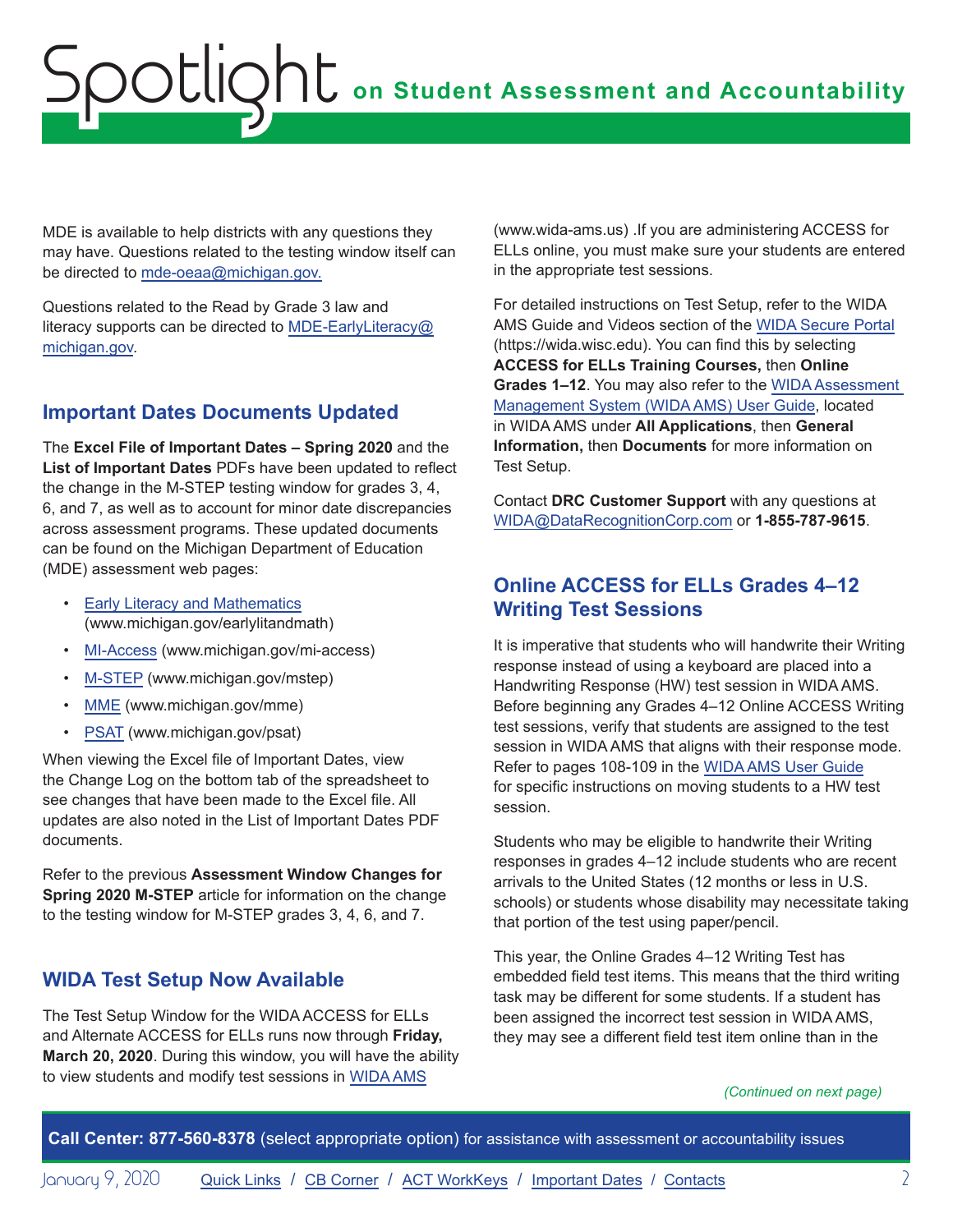<span id="page-2-0"></span>handwriting booklet. Should this occur after the test session is already in progress and the student has begun responding to tasks, the student should complete testing and the district should submit the Handwriting Response booklet for scoring as usual. The third task, or field test item, will not contribute to the student's overall score; the student will still receive a score for the Writing domain.

## **WIDA English Language Development Standards Review Opportunity**

WIDA—a leading support organization for English learners, educators, and families—is seeking public input on the 2020 edition of its [English Language Development \(ELD\)](https://wida.wisc.edu/2020standards)  [Standards](https://wida.wisc.edu/2020standards). The WIDA English Language Development Standards are the standards on which the WIDA assessments are based. Michigan adopted the WIDA ELD Standards in 2013.

The 2020 edition builds on the same foundation and concepts, such as the [WIDA Can Do Philosophy](https://wida.wisc.edu/resources/can-do-philosophy) and WIDA's six [English language proficiency levels](https://wida.wisc.edu/sites/default/files/resource/Performance-Definitions-Expressive-Domains.pdf), that shaped WIDA's standards publications. The [five core WIDA ELD Standards](https://wida.wisc.edu/teach/standards/eld) have not changed, but the updated edition incorporates a new set of resources that builds on and replaces earlier editions.

**WIDA invites anyone involved in multilingual learner education to share their views of the 2020 edition by completing an** [online survey](https://wida.wisc.edu/teach/standards/eld#public-input) **by Jan. 20, 2020.** If you have questions about the WIDA ELD Standards send them to [mde-el@michigan.gov.](mailto:mde-el%40michigan.gov?subject=)

# **SAT, PSAT, WorkKeys, M-STEP, and MI-Access Pre-ID and Material Orders**

Districts and schools should be working on their Pre-ID Student report on the OEAA Secure Site for the Spring 2020 SAT, PSAT 8/9, PSAT 10, WorkKeys, M-STEP, and MI-Access. The paper/pencil materials and printed barcode labels are based on the students who are pre-identified by

**5 p.m., February 12, 2020**. It is important to read the articles in the [December 19, 2019 Spotlight](https://www.michigan.gov/documents/mde/Spotlight_12-19-19_674462_7.pdf) (www.michigan. gov/mde-spotlight) to ensure that you have accurate counts, know how to Pre-ID, and other important information.

## **M-STEP Test Administration Manual Available NOW**

The 2020 M-STEP Test Administration Manual (TAM) is now available on the [M-STEP web page](https://www.michigan.gov/mde/0,4615,7-140-22709_70117---,00.html) (www.michigan.gov/ mstep) under the **What's New** and **Current Assessment Administration** sections. The manual provides important information for both online and paper/pencil M-STEP administrations.

#### **New for 2020:**

- Test Administrators are no longer required to read the TAM. Instead, Test Administrators are required to read the **Test Administrator's Directions and Manual** document for each test they will administer (these will be posted soon – watch the Spotlight for details).
- The **Incident Reporting Guide** has been updated to reflect policy changes.
	- » Most incident reports are expected to be submitted within two school days; some incident reports must be submitted on the day of the incident in order for regeneration to be considered.
	- » In addition to District Assessment Coordinators, any authorized user of the OEAA Secure Site may submit incident reports, as determined by policy/ procedure of the local district and/or building.
	- » Documentation to be submitted for incident reports involving errors in designated supports and/or accommodations has been updated.
- **TTS for Directions Only** is available on all M-STEP tests. Whether to use this new feature is determined by the District and/or Building Assessment Coordinator.

*(Continued on next page)*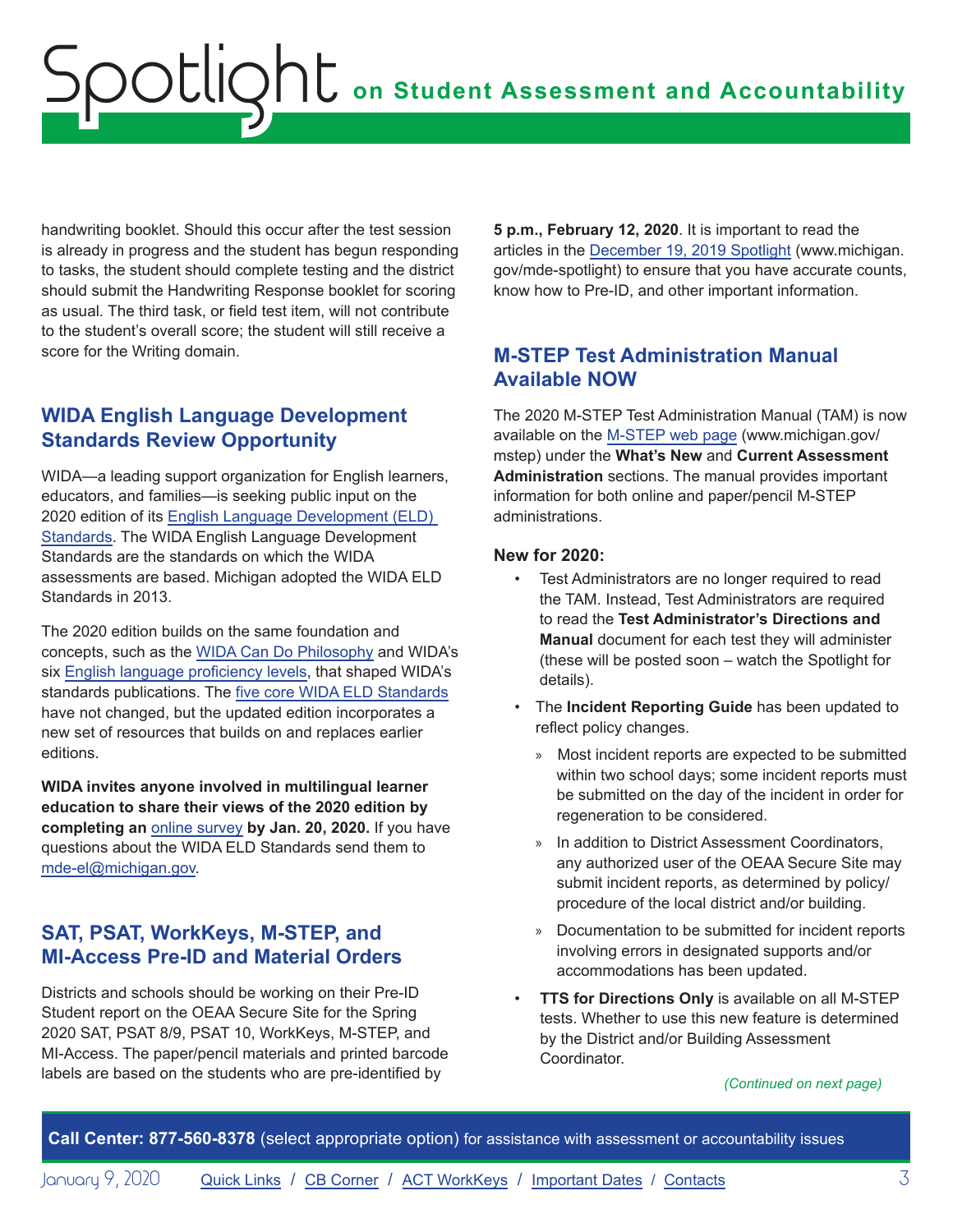<span id="page-3-0"></span>All staff involved in the M-STEP administration should know the policies, procedures, and guidelines specific to their role, which are documented in the TAM and Assessment Integrity Guide, to ensure a valid, equitable, and trouble-free M-STEP administration.

## **Early Literacy and Mathematics Benchmark Assessments Student-Level Reports Available**

The Office of Educational Assessment and Accountability (OEAA) is pleased to announce that the Early Literacy and Mathematics Benchmark Assessments Student Level Reports for the Winter 2020 administration are available in the Dynamic Reporting System through the Secure Site. Reports are available within 48 hours of students completing all portions of a content area test. Available reports include:

- **Domain Analysis Report** Separated by content area, the domain report provides a list of selected students divided into three groups based on the number of Points Earned in each domain and content area for the fall and winter tests.
- **Individual Student Report –** Separated by content area, the ISR provides detailed information on individual students in the Content Summary section, which displays Points Earned out of Points Possible for each Domain in a content area. It also provides Content Details, which displays Points Earned out of Points Possible for each assessment category within a content area.
- **Student Roster Report –** Separated by content area, the student roster provides a list of students by Points Earned out of Points Possible (Max Points) by grade, content, domains, and categories.

To view your school or district reports, go to the [OEAA](https://baa.state.mi.us/BAASecure/Login.aspx?enc=sQSIGs0qddc8WQf7JFtN/SpfRkjPVagJieGJfCfA2ZD5TduqOupZF6dMDjOxJNlz)  [Secure Site](https://baa.state.mi.us/BAASecure/Login.aspx?enc=sQSIGs0qddc8WQf7JFtN/SpfRkjPVagJieGJfCfA2ZD5TduqOupZF6dMDjOxJNlz) (www.michigan.gov/oeaa-secure) and select **Reports**, then **Dynamic Score Reports** in the drop-down menu. Once in the Dynamic Score Reports, select the **Test Cycle**, **District**, and **School**.

# **2020 MME/PSAT and Grade 8 Assessment Training Presentations**

The Office of Educational Assessment and Accountability (OEAA) has released a series of pre-recorded presentations that cover topics related to the **Spring 2020 MME and High School Assessments** and **Spring 2020 Grade 8 Assessments** administrations. All presentations and their related PowerPoint slides are posted to the following web pages in the **What's New** section:

- [MME](https://www.michigan.gov/mde/0,1607,7-140-22709_35150---,00.html) (www.michigan.gov/mme)
- [PSAT](https://www.michigan.gov/mde/0,4615,7-140-22709_86724---,00.html) (www.michigan.gov/psat)
- [M-STEP](https://www.michigan.gov/mde/0,4615,7-140-22709_70117---,00.html) (www.michigan.gov/mstep)

### **2020 MME and High School Assessment Presentation Topics**

- MME and High School Assessment Overview
- The College Board Assessments
	- » SAT with Essay
	- » PSAT 8/9 for Grade 9
	- » PSAT 10 for Grade 10
- ACT WorkKeys
- Grade 11 M-STEP
- OEAA Secure Site Test Administration Tasks
- **Supports and Accommodations Overview—NEW**

#### **2020 Grade 8 Assessments Presentation Topics**

- Grade 8 Assessments Overview
- PSAT 8/9 for Grade 8
- Grade 8 M-STEP
- OEAA Secure Site Test Administration Tasks
- **Supports and Accommodations Overview—NEW**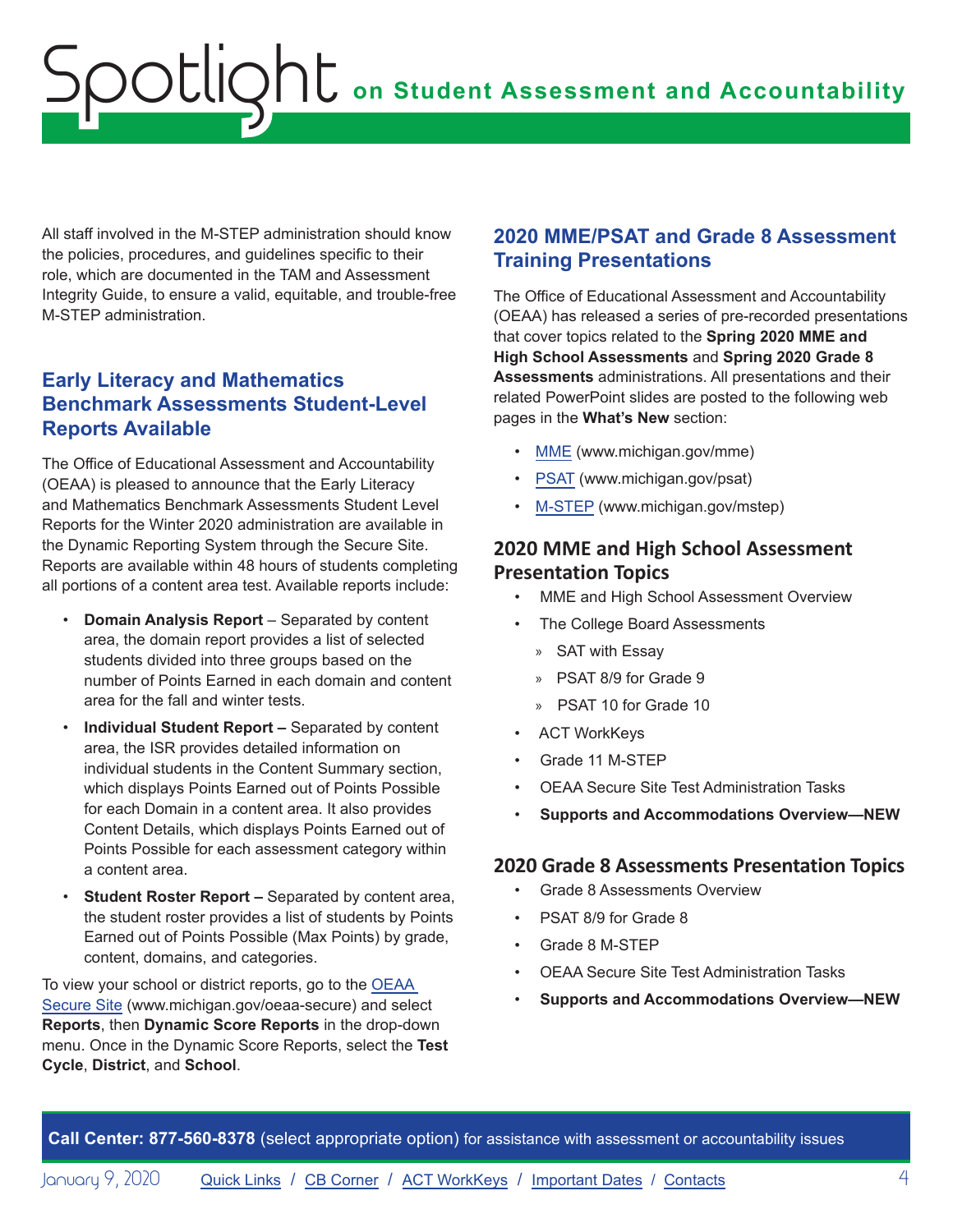**on Student Assessment and Accountability**

# <span id="page-4-1"></span>College Board Corner

<span id="page-4-0"></span>Spotlight

*Information on SAT*®*, PSAT*™ *8/9, and PSAT*™*10 provided by the College Board*

### **Questions about Spring PSAT 8/9, PSAT 10, or SAT?**

- Call the Michigan Educator Hotline: 866-870-3127 (select Option 1)
- Email [michiganadministratorsupport@](mailto:michiganadministratorsupport%40collegeboard.org?subject=) [collegeboard.org](mailto:michiganadministratorsupport%40collegeboard.org?subject=)

### **Pre-ID Window Now Open**

Test materials and Pre-ID labels for the SAT with Essay, PSAT 10, and PSAT 8/9 will be based on the number of students pre-IDed in the Secure Site by **February 12, 2020 at 5 p.m.** For information on the pre-ID process, refer to the [December 19, 2019 Spotlight Newsletter](https://www.michigan.gov/documents/mde/Spotlight_12-19-19_674462_7.pdf) (http://www. michigan.gov/mde-spotlight).

### **State-Allowed Accommodations Window Opening Next Week**

Requests for state-allowed accommodations (recommended for 8th graders) can be entered in the Services for Students with Disabilities (SSD) online system starting **January 14, 2020**. Once logged into SSD Online, SSD coordinators should select the link that says, **Go to State-Allowed Accommodations Dashboard** and enter student information. Requests will be approved automatically within a few days, and no documentation will be required. The deadline for entering requests is **February 24, 2020**.

### **Transferring Students in SSD Online**

If students were approved for College Board accommodations for testing in Spring 2019 and will be testing under a different AI code in Spring 2020, these

students must be transferred in SSD Online. They will not automatically be transferred for you. To transfer a student:

- 1. Select "Submit Accommodations Request" in the top right corner of the SSD Online dashboard of the school the student is now attending.
- 2. Respond "Yes" to these two questions:
	- » Has a request for accommodations already been submitted for this student?
	- » Is this a Transfer Student?
- 3. You will be asked for the student's name, date of birth, and their College Board SSD number. To obtain a student's College Board SSD number:
	- » Ask the student or parent if they have a copy of the eligibility letter.
	- » Have the student log into their College Board account to obtain a copy of the eligibility letter.
	- » Contact the student's previous school and request a copy of the eligibility letter or the SSD number.
	- » Contact the SAT School Day Educator Hotline and choose the option for SSD. They may request that the student be present in order to provide permission to give the SSD number to the school.

If the student is requesting different accommodations from those approved or is not receiving the approved accommodations at your school, documentation review may be required.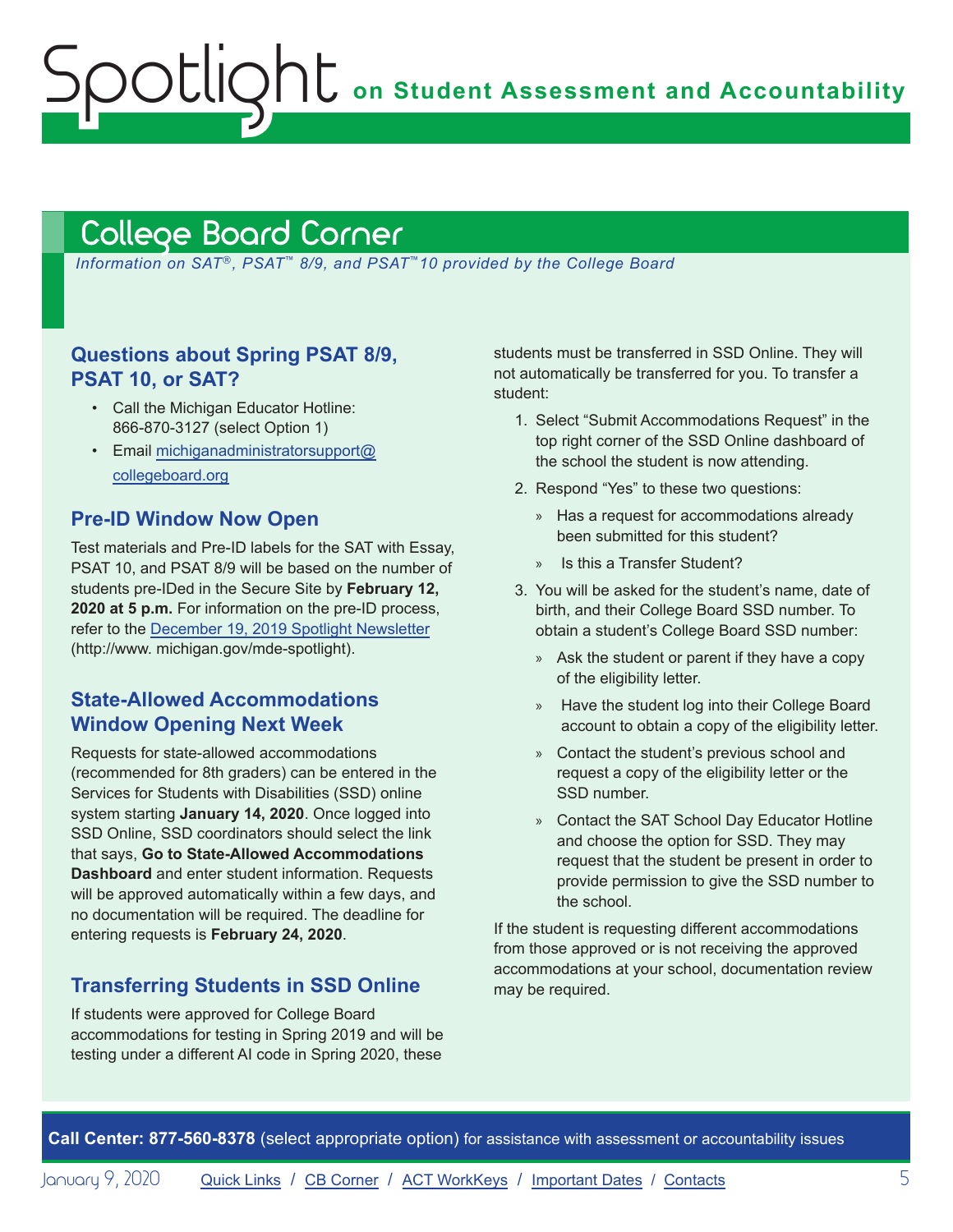### **Accommodations and Supports Webinar**

A recording and a PDF of the webinar conducted in December is now posted on the MME [www.michigan.](www.michigan.gov/mme) [gov/mme](www.michigan.gov/mme) and [PSAT](http://www.michigan.gov/psat) (www.michigan.gov/psat) web pages.

# **Coming Soon**

PDFs of testing manuals and translated test directions will be available for download in February.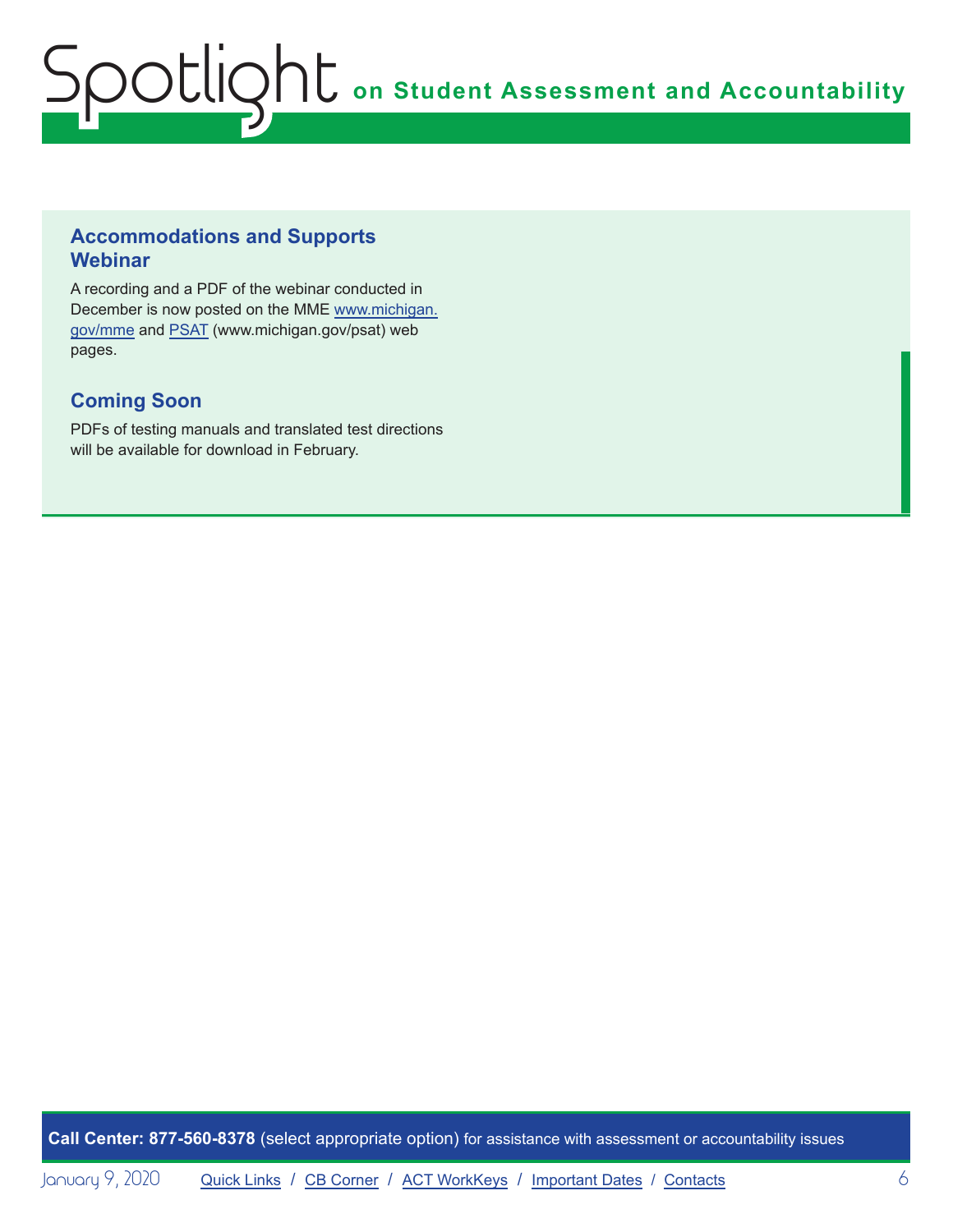**on Student Assessment and Accountability**



Information on ACT<sup>®</sup> WorkKeys<sup>®</sup> provided by the ACT.

### **Pre-identify Students and Order WorkKeys Test Materials**

<span id="page-6-0"></span>Spotlight

The window to submit student data for pre-ID barcode labels and to order ACT WorkKeys standard-time and accommodations materials for the initial test dates (April 15–28, 2020) is **January 8 – February 12, 2020, 5 p.m.** using the OEAA Secure Site (www. michigan. gov/oeaa-secure).

Instructions for these activities can be found at S[ecure Site Training web page](http://www.michigan.gov/securesitetraining) (www.michigan.gov/ securesitetraining) under the **Pre-Identification of Students** and the **Material Ordering** sections.

Initial material orders for Standard Time, Regular Print WorkKeys materials will be based on the number of students pre-identified on the OEAA Secure Site by **5 p.m. on February 12, 2020**. Accommodated materials and Spanish test booklet (if needed) must be ordered through the OEAA Secure Site on the Initial Material Orders page by **5 p.m. on February 12, 2020**.

The projected number of Standard Time, Regular Print materials that will be sent, based on the preidentification, can be viewed on the Initial Material Orders page on the OEAA Secure Site. The number of Standard Time, Regular Print materials can only be adjusted by pre-identifying additional students and unassigning students from the testing. Accommodated and Spanish materials orders will automatically reduce the number of Standard Time booklets. Refer to the **Pre-Identification** and **Initial Materials Ordering** articles in the [December 19, 2019 Spotlight Newsletter](https://www.michigan.gov/documents/mde/Spotlight_12-19-19_674462_7.pdf) (www. michigan.gov/mde-spotlight) for complete information.

The following WorkKeys test materials will be available for ordering:

- Standard Time (Regular Print English Book)
- English Answer Documents
- Extended Time (Regular Print English Book)
- Reader Script (comes with a Regular Print Book)
- English Audio USB (comes with a Regular Print English Book)
- Arabic Audio USB (comes with a Regular English Print Book)
- Large Print (comes with a Regular Print English Book)
- Braille UEB (comes with a Regular Print English Book)
- Translated Test Instructions (contains test instructions in Arabic, Chinese [Simplified], Chinese [Traditional], French, German, Haitian Creole, Korean, Russian, Somali, Spanish, Tagalog, and Vietnamese)
- Spanish Standard time (comes with a Regular Spanish Print Book)
- Spanish Answer Documents
- Spanish Reader Script (comes with a Regular Spanish Print Book)
- Spanish Audio USB (comes with a Regular Spanish Print Book)
- Spanish Large Print (comes with a Regular Spanish Print Book)
- American Spanish Braille (comes with a Regular Spanish Print Book)

Answer documents, administration manuals, Test Administration Forms folders, a small overage of

#### *(Continued on next page)*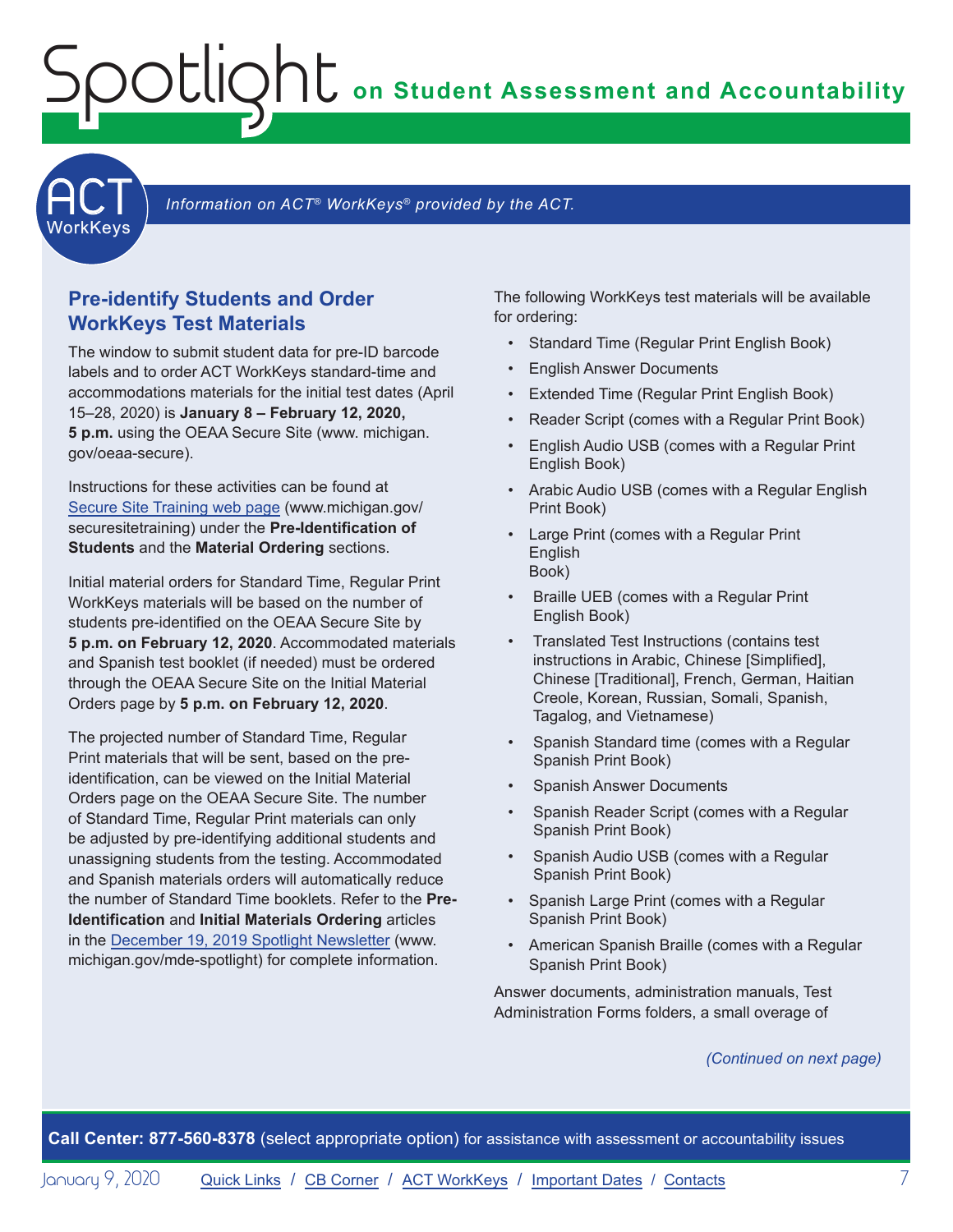regular print English test books, return labels, and other ancillary materials will automatically be included in the test materials shipments.

All test materials will be sent to the WorkKeys Test Coordinator's mailing address (not the building address) as listed in [EEM](www.michigan.gov/EEM) (www.michigan.gov/eem) as of **February 11, 2020**. Refer to the [September 5, 2019](https://www.michigan.gov/documents/mde/Spotlight_9-5-19_665116_7.pdf)  [Spotlight Newsletter](https://www.michigan.gov/documents/mde/Spotlight_9-5-19_665116_7.pdf) (www.michigan.gov/mde-spotlight) for additional information about updating EEM.

# **ACT WorkKeys Training Webinars**

All school staff are invited to attend ACT's optional Workkeys training webinars that will provide an overview of how to administer the WorkKeys assessments, including receiving and returning test materials. Use the links below to register for one or both sessions. Each session will be recorded and posted to the ACT hosted website in the Preparation stage, for those unable to attend.

- **Tuesday, February 4, 2020**, 10:00-11:00 a.m. ET, [Register here](https://event.on24.com/wcc/r/2124038/11177BB2C08057557E1BDD10CF935708)
- **Tuesday, March 10, 2020**, 3:30-4:30 p.m. ET, [Register here](https://event.on24.com/wcc/r/2124036/C50E209AAEDE2B03029BDE55DA459C17)

# **Student Preparation – Go For Platinum!**

Encourage students to understand the types of questions they will see, since they differ from other types of exams. Students and teachers can access **free** [practice questions](https://www.act.org/content/act/en/products-and-services/workkeys-for-job-seekers/preparation.html) from all three tests that range from easier content to the most difficult. Teachers may use these practice questions as Questions of the Day or as warm-up activities in the weeks leading up to test day.

Students can also create a user account and take free full-length [online practice tests](https://testregistration.org/rsp/Login.do?event=go&realm=20770563) (https://testregistration. org/rsp/Login.do?event=go&realm=20770563). Students can pace themselves in real-time test scenarios and receive scores indicating how they might perform on the WorkKeys assessments.

For all upcoming events and deadlines, be sure to reference the following documents:

- [ACT WorkKeys Schedule of Events](http://www.act.org/content/dam/act/unsecured/documents/ScheduleofEventsWorkKeys-MI.pdf) posted on the [ACT state testing website](http://www.act.org/content/act/en/products-and-services/state-and-district-solutions/michigan.html) (www.act.org/ districtandstate/michigan.html) on the **WorkKeys on Paper** page.
- [MME List of Important Dates Spring 2020](https://www.michigan.gov/documents/mde/MME_List_of_Important_Dates_668755_7.pdf)  found on the [MME web page](www.michigan.gov/mme) (www.michigan.gov/ mme) under **General Information**.

# **Contacting ACT**

If you have questions, you may:

- 1. contact ACT via the [Contact Us web page](http://www.act.org/aap/state/contact.html) [\(www.act.org/aap/state/contact.html](https://www.act.org/aap/state/contact.html))
- 2. call ACT at 800-553-6244, 9:30 AM 6:00 PM ET
	- standard time: ext. 2800
	- accommodations: ext. 1788
- 3. email accommodations questions to [ACTStateAccoms@act.org](mailto:ACTStateAccoms%40act.org?subject=)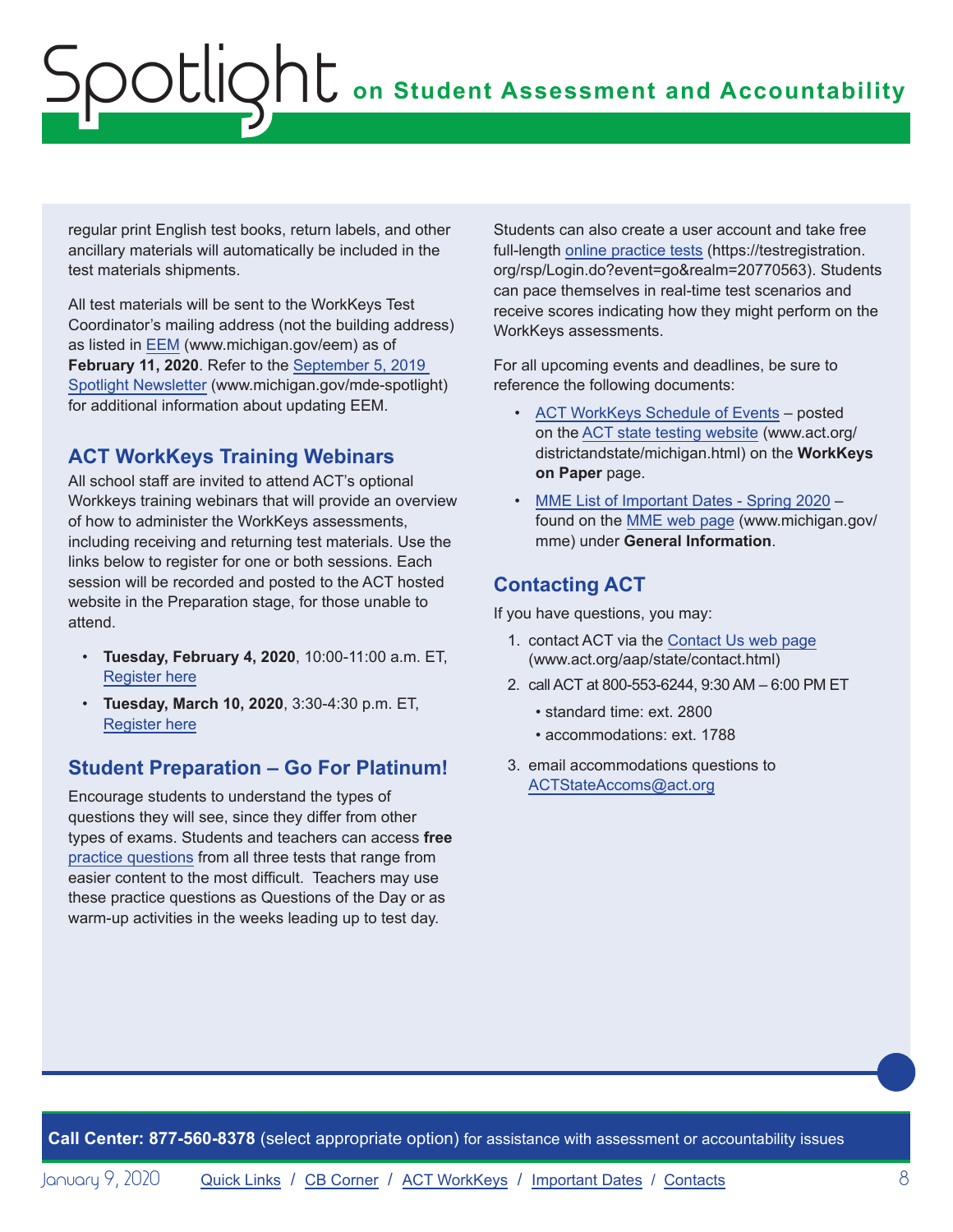# <span id="page-8-1"></span><span id="page-8-0"></span>**Important Dates**

# **January 2020**

# **Early Literacy and Mathematics**

#### **Now – January 30, 2020**

• Pre-identification for **Early Literacy and Mathematics Benchmark Assessment for grades K-2**

# **M-STEP**

#### **Now – January 30, 2020**

• Pre-identification for **M-STEP Passage-Based Writing Field Test for grades 3-8**

# **SAT and PSAT**

#### **Now – February 24, 2020**

Window to request or update College Board-approved and state-allowed accommodations in SSD Online for **SAT with Essay, PSAT 10**, and **PSAT 8/9**.

# **WIDA**

#### **Now – March 19, 2020**

• Pre-Identification for **WIDA**

#### **Now – January 24, 2020**

• **WIDA** Test Exceptions & False EL Window

# **Early Literacy and Mathematics**

#### **Now – January 31, 2020**

• **Early Literacy and Mathematics Benchmark Assessment for grades K-2** testing window

# **M-STEP**

#### **Now – January 31, 2020**

• **M-STEP** testing window for the online Passage-based Writing Field Test

# **M-STEP, WorkKeys, SAT, PSAT, and MI-Access**

#### **Now – February 12, 2020:**

• Pre-ID for barcode labels and Initial Materials Order window

# **WIDA**

#### **January 29, 2020**

• **WIDA** Materials arrive in districts and Additional Material Order Window Opens

# **February 2020**

# **WIDA**

- **February 3 March 20, 2020**
- **WIDA** Test Administration window

# **ACT Workkeys**

#### **February 4, 2020**

• ACT Workkeys training webinar, 10:00-11:00 a.m. ET, [Register here](https://event.on24.com/wcc/r/2124038/11177BB2C08057557E1BDD10CF935708)

# **March 2020**

# **ACT Workkeys**

#### **March 10, 2020**

• **ACT Workkeys** training webinar, 3:30-4:30 p.m. ET, [Register here](https://event.on24.com/wcc/r/2124036/C50E209AAEDE2B03029BDE55DA459C17)